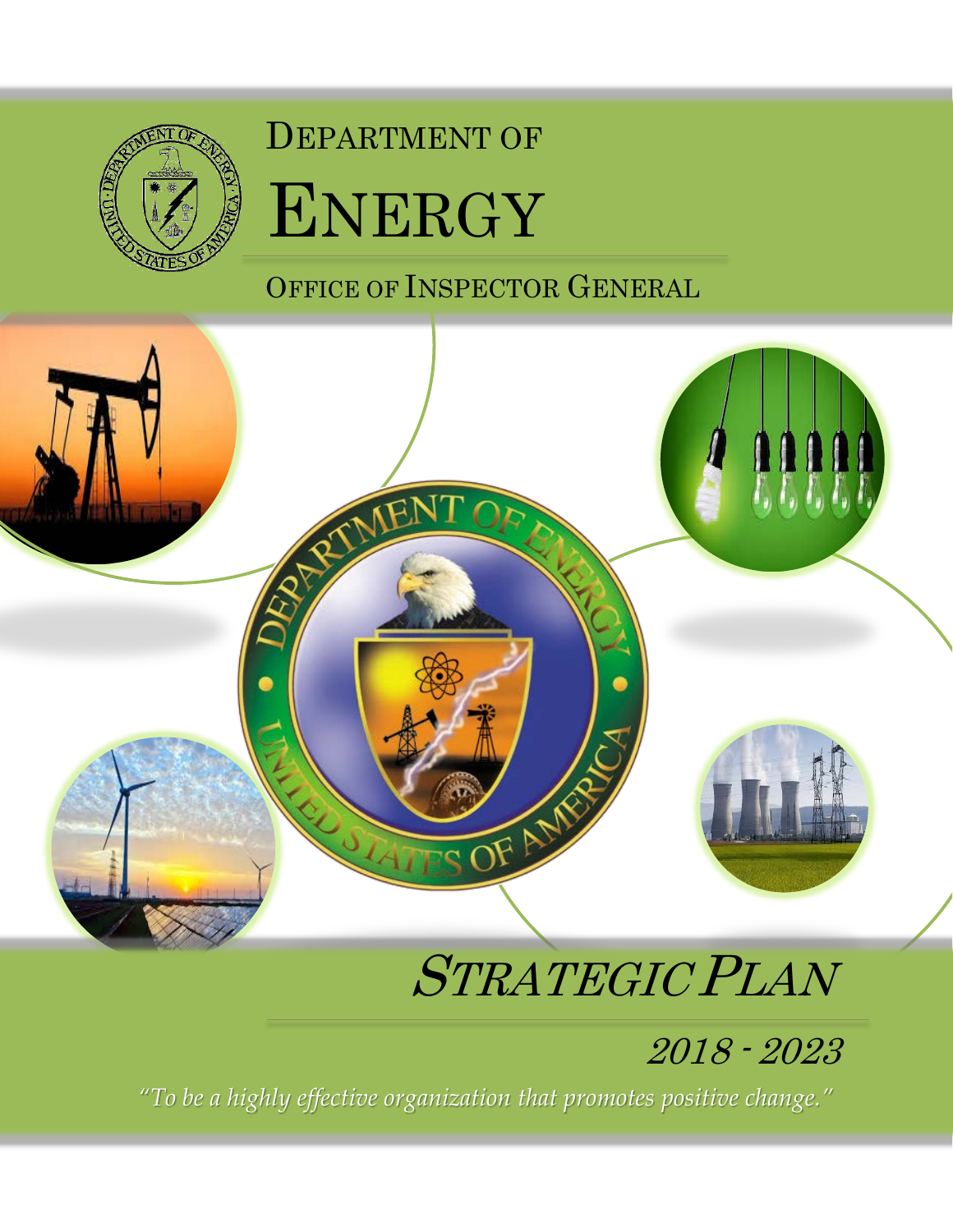### STRATEGIC PLAN

2018 - 2023

#### **INTRODUCTION:**

The *Inspector General Empowerment Act of 2016* amends the Inspector General Act of 1978 to strengthen the independence of the Inspectors General. The primary responsibility of the Office of Inspector General is to:

- Conduct independent and objective audits, inspections, investigations, and other reviews;
- Serve as the law enforcement arm of the Department by conducting criminal and civil investigations that detect, deter, and disrupt illegal activities;
- Promote economy, efficiency, and effectiveness in the administration of Department programs;
- Prevent and detect fraud, waste, abuse, and mismanagement related to Department programs and operations; and
- Inform the Department of Energy Secretary and Congress about problems and deficiencies in Department programs and operations and the need for corrective action.

The Inspector General has authority to inquire into all Department programs and activities as well as the related activities of persons or parties associated with Department grants, contracts, or other agreements. As part of its independent status, the Inspector General provides the Secretary with an impartial evaluation of management practices. As a factfinding organization for high profile, controversial matters, the Inspector General is able to apprehend those attempting to defraud the Government and protect the interest of the U.S. taxpayer.

#### **VISION:**

To be a highly effective organization that promotes positive change.

#### **MISSION:**

To strengthen the integrity, economy and efficiency of the Department's programs and operations including deterring and detecting fraud, waste, abuse, and mismanagement.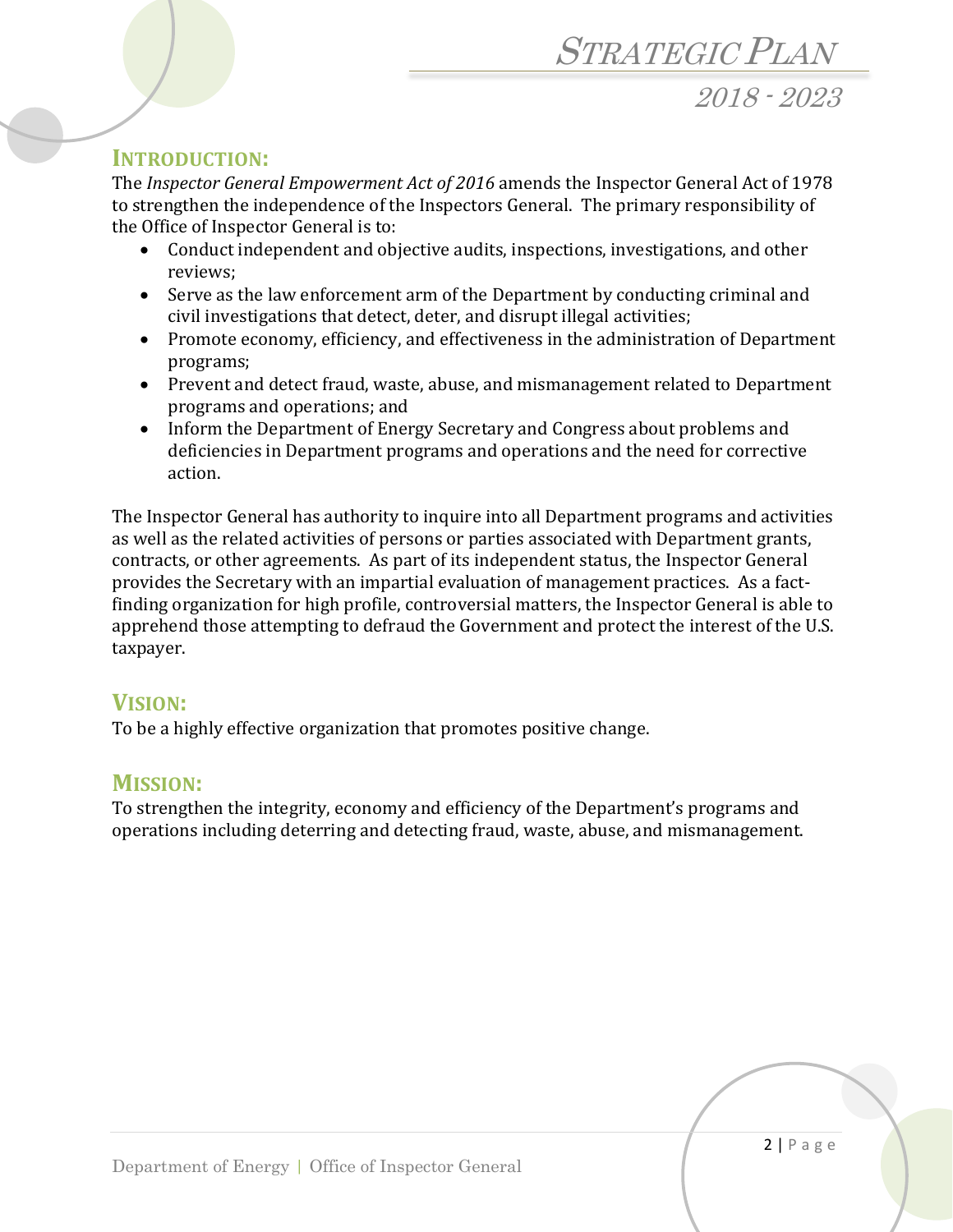### STRATEGIC PLAN

2018 - 2023

#### **ORGANIZATIONAL RESPONSIBILITIES:**

The organization is responsible for conducting audits, inspections and investigations and for receiving and acting upon allegations received through the Office of Inspector General Hotline. The Office of Inspector General is headquartered in the Washington, DC and has 13 field offices located throughout the country.

**AUDITS** are conducted on Department programs and operations. Efforts are concentrated on providing reliable and credible financial and performance information to senior management, Congress and the U.S. taxpayer. A risk-based process is used to identify areas for audit coverage based on known or emerging risks and the greatest vulnerabilities. This process ensures comprehensive coverage over Department organizations, programs and operations while meeting the Department's evolving needs. Audit resources are also directed toward meeting statutory audit responsibilities in the financial and information technology areas.

**INSPECTIONS** are independent and thorough assessments and reviews of Department programs and operations to evaluate operational efficiency, effectiveness, and vulnerability. Inspections consist of three types of assessments and reviews. *Performance-based Inspections* are focused on fact-finding and analyses concerning specific issues and topics. *Allegation-based Inspections* are focused, fact-finding efforts that are typically responsive to allegations of waste, fraud, abuse, or mismanagement. Allegation-based inspections are not specifically planned in advance. *Special Inquiries or Reviews* are expedited reviews responsive to requests from entities such as Congress, the Secretary, and senior Department officials. Special reviews typically concern high profile or particularly sensitive matters and may be performance-based or allegation-based in nature.

**INVESTIGATIONS** address alleged violations of law that impact Department programs, operations, facilities and personnel. Priority is given to investigations of suspected violations of criminal and civil statutes, as well as serious administrative misconduct. Investigations are also used to address contractor claims of whistleblower retaliation and to identify opportunities for improving the economy and efficiency of Department programs and operations by identifying recommendations for positive change. Investigators work closely with Department of Justice prosecutors and other Federal, State, and local law enforcement organizations.

**HOTLINE** allegations are received by the Office of Inspector General. The Hotline component facilitates the reporting and resolution of allegations involving Department programs and activities. Allegations are received from Department employees, contractors, grantees, and the general public. In addition, whistleblower disclosures made by employees and contractors help root out fraud, waste, and abuse, and protect public health and safety. The Office of Inspector General Whistleblower Ombudsman educates Federal and contractor employees about prohibitions on retaliation for whistle blowing, as well as employees' rights and remedies if anyone retaliates against them for making a whistleblower disclosure.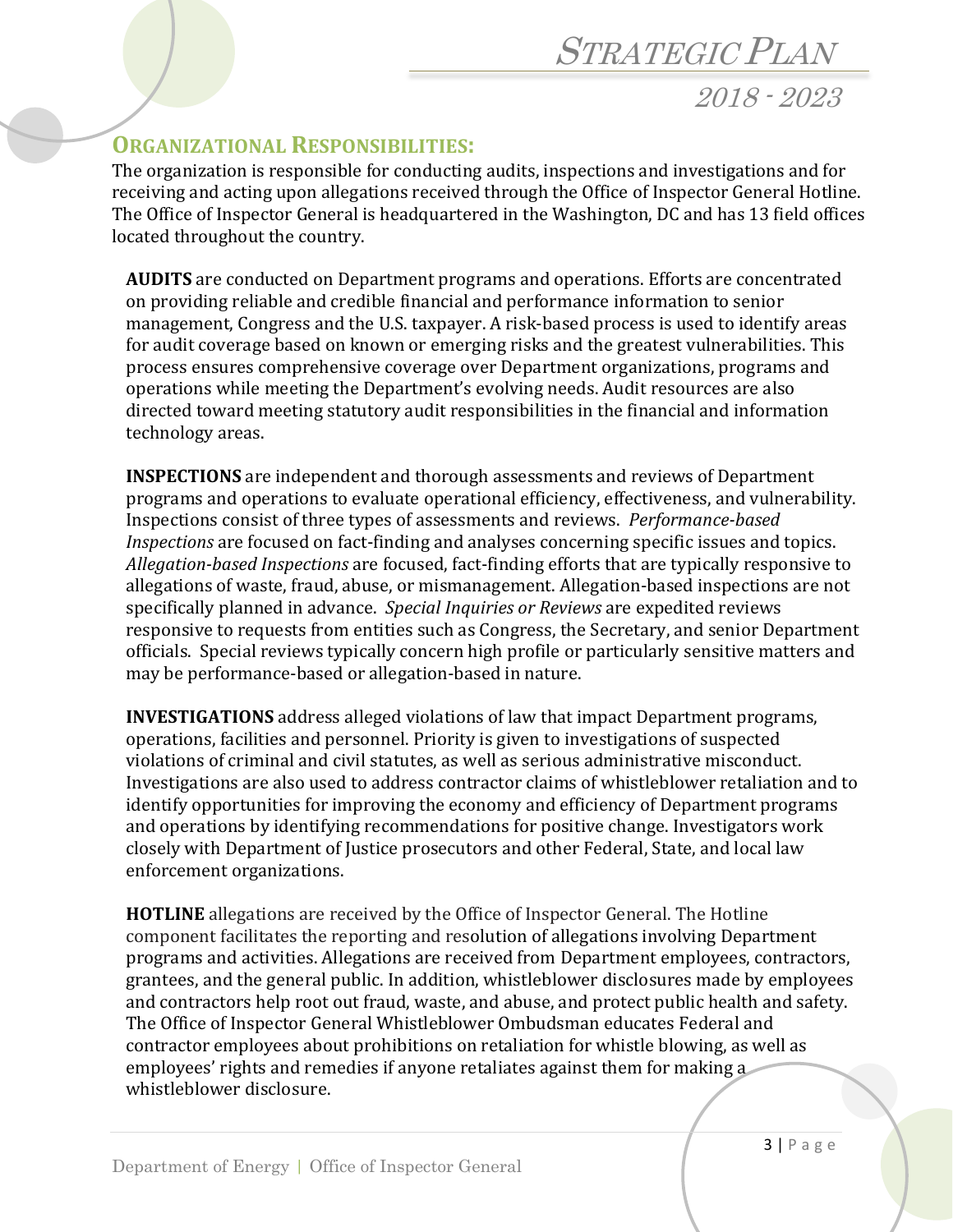### STRATEGIC PLAN

2018 - 2023

#### **POTENTIAL IMPACTS UPON THE STRATEGIC PLAN:**

In FY 2018, OIG management began a Strategic Assessment of the Office of Inspector General. This assessment will define how we can better achieve our mission and serve our stakeholders. As part of this process, we will envision what the future of our organization should look like, using a strategic framework. We will use the strategic framework to guide us from our current environment toward being an organization of the future. We anticipate that our Strategic Assessment process will inform and influence the Office of Inspector General's strategic goals and measures over the course of the next several years.

#### **STRATEGIC GOALS & MEASURES**

#### **Goal: Measures:**

| 1. Provide independent,<br>accurate, timely, and<br>balanced information to the<br>Department, Congress and<br>other key stakeholders in<br>order to promote economy<br>and efficiency in<br>Department programs and<br>operations.                               | ➤<br>➤      | $\triangleright$ Percentage of audit and inspection products issued<br>during the performance year that address top<br>management challenges or Department of Energy<br>high risk areas.<br>Percentage of audit and inspection products issued<br>within 1 year of the entrance conference.<br>$\triangleright$ Percentage of management decisions on audit and<br>inspection recommendations achieved within 90<br>days of product issuance.<br>Percentage of recommendations accepted and<br>implemented.                                                                                                                                          |
|-------------------------------------------------------------------------------------------------------------------------------------------------------------------------------------------------------------------------------------------------------------------|-------------|------------------------------------------------------------------------------------------------------------------------------------------------------------------------------------------------------------------------------------------------------------------------------------------------------------------------------------------------------------------------------------------------------------------------------------------------------------------------------------------------------------------------------------------------------------------------------------------------------------------------------------------------------|
| 2. Conduct objective criminal,<br>civil, and senior level<br>misconduct investigations<br>and operate a hotline that<br>receives concerns about<br>Department operations to<br>deter, detect, and disrupt<br>threats to the Department<br>and American taxpayers. | ➤<br>➤<br>➤ | Average number of days to process, review and<br>resolve allegations received by the Hotline.<br>Number of fraud awareness briefings conducted to<br>educate and inform Department employees,<br>contractors, and fund recipients of the OIG mission<br>and means of submitting allegations of fraud, waste<br>and abuse.<br>$\triangleright$ Percentage of "open/active" investigations that<br>have significant, documented investigative activity<br>every quarter, as documented in quarterly case<br>reviews.<br>Percentage of investigations closed after being<br>open more than 365 days with a reportable<br>outcome, as defined by policy. |
|                                                                                                                                                                                                                                                                   |             | $\triangleright$ December of investigations initiated that foll                                                                                                                                                                                                                                                                                                                                                                                                                                                                                                                                                                                      |

 Percentage of investigations initiated that fall within one of the established OIG mission priorities.